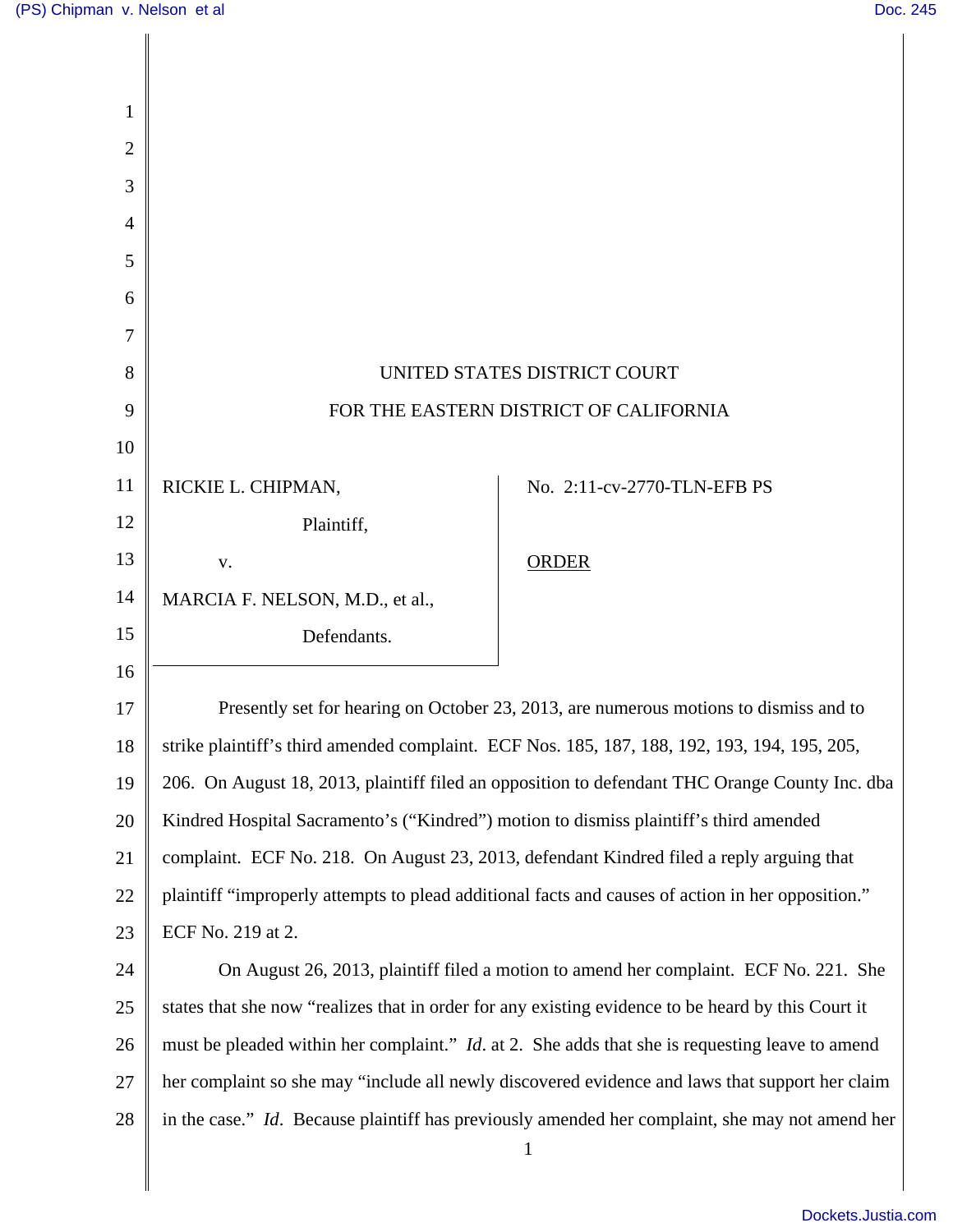1 2 3 4 5 6 7 8 9 10 11 12 13 14 15 16 17 18 19 20 21 22 23 24 25 26 27 complaint "as a matter of course." Federal Rule of Civil Procedure ("Fed. R. Civ. P.") 15(a)(1). Rather, Rule  $15(a)(2)$  provides that "[i]n all other cases, a party may amend its pleading only with the opposing party's written consent or the court's leave. The court should freely give leave when justice so requires." Fed. R. Civ. P.  $15(a)(2)$ . The policy of freely granting leave to amend should be applied with "extreme liberality." *DCD Programs, Ltd. v. Leighton*, 833 F.2d 183, 186 (9th Cir. 1987). When determining whether to grant leave to amend under Rule 15(a), a court should consider the following factors: (1) undue delay; (2) bad faith; (3) futility of amendment; and (4) prejudice to the opposing party. *Foman v. Davis*, 371 U.S. 178, 182 (1962). According to the Ninth Circuit, "the crucial factor is the resulting prejudice to the opposing party," and the burden of showing that prejudice is on the party opposing amendment. *Howey v. United States*, 481 F.2d 1187, 1190 (9th Cir. 1973); *Eminence Capital, LLC v. Aspeon, Inc.*, 316 F.3d 1048, 1052 (9th Cir. 2003); *DCD Programs*, 833 F.2d at 187. Granting or denying leave to amend rests in the sound discretion of the trial court, and will be reversed only for abuse of discretion. *Swanson v. U.S. Forest Serv.*, 87 F.3d 339, 343 (9th Cir. 1996). Here, there is no indication that plaintiff, who is appearing *pro se*, unduly delayed in requesting leave to file a fourth amended complaint or that her request was filed in bad faith. In fact, the request for leave to file a fourth amended complaint was filed in response to defendant Kindred's reply, noting that plaintiff's opposition contains numerous factual allegations that are not contained in the complaint. Therefore, it does not appear that plaintiff's failure to include all relevant facts in her complaint was in bad faith. Further, the court cannot say at this time that amendment would be futile. Additionally, it does not appear that defendants will be prejudiced by an amendment.<sup>1</sup> Although defendants have already filed multiple motions to dismiss and to strike the third amended complaint, if plaintiff's fourth amended complaint suffers from the same failures as addressed by defendants regarding the third amended complaint, defendants may move to dismiss the fourth amended complaint on similar grounds. Therefore, defendants have completed little or no work that would be disturbed by granting plaintiff leave to file a fourth  $\overline{1}$ 

<sup>28</sup>   $<sup>1</sup>$  The burden of showing prejudice is upon the party opposing the amendment and defendants</sup> cannot carry this burden.